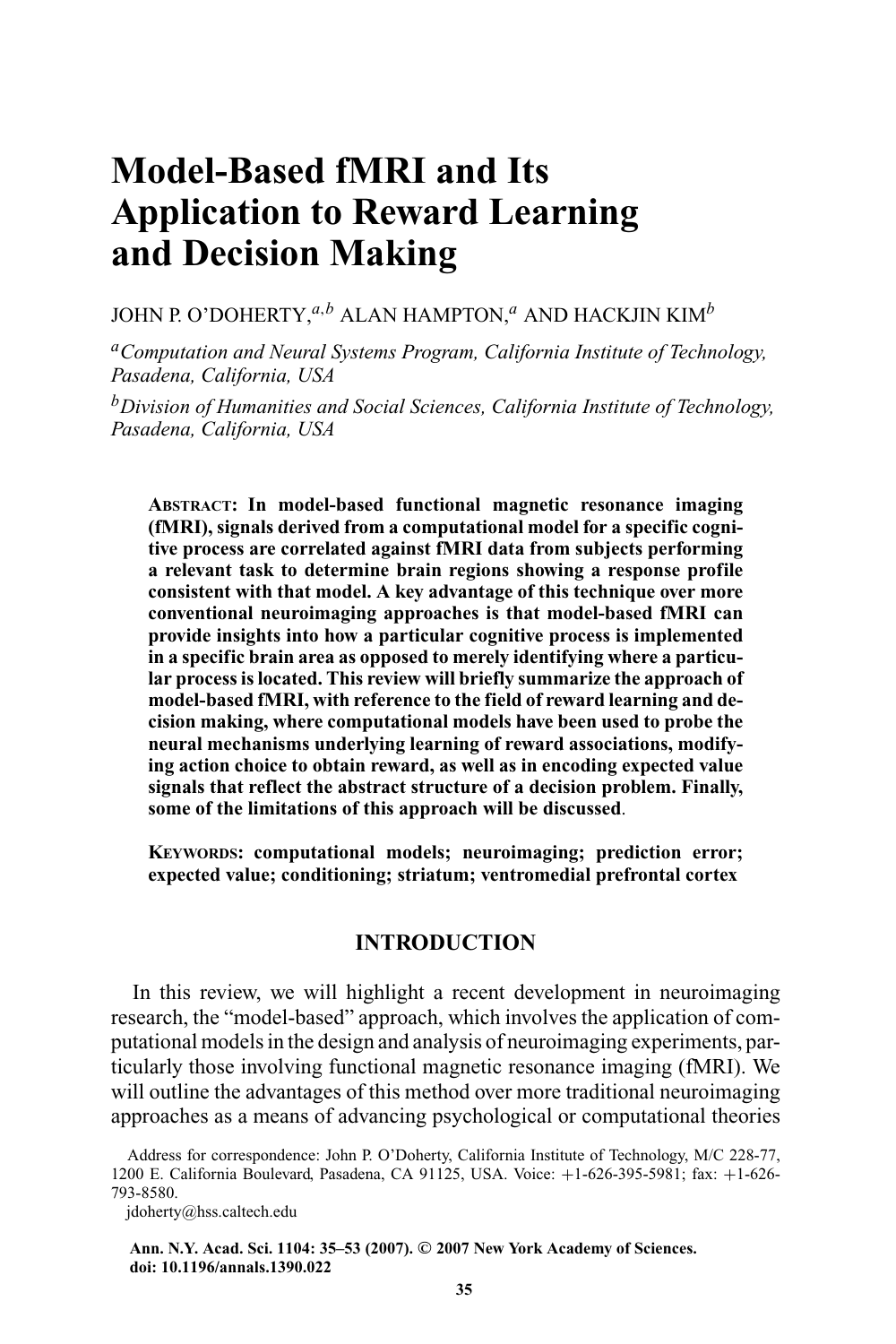of brain function. It will be argued that the model-based approach provides a means of using neuroimaging data to discriminate between existing theories of brain function as well as to advance new novel theories, in a way that could not be achieved with more conventional neuroimaging techniques or in traditional behavioral studies. This argument will be supported with reference to the field of reward learning and decision making, where the model-based approach has up to now been most profitably employed.

#### **MODEL-BASED fMRI**

The central approach behind model-based imaging is that one needs to start out with a quantitative computational model that describes a mapping or transformation between a set of stimulus inputs, and a set of behavioral responses. The specific "internal" operations required to effect such a transformation are the variables of interest in the neuroimaging study, as it is these variables that will ultimately be correlated with the neuroimaging data. Perhaps one of the simplest examples of quantitative models in psychology, are those developed to account for the acquisition of conditioned responses during Pavlovian conditioning, the most widely cited example being the Rescorla–Wagner (RW) model.<sup>1</sup> In the RW model, the process by which a conditioned stimulus  $(CS)$ comes to produce a conditioned response, is represented by two scalar variables: v, which is the strength of the conditioned response elicited, or more abstractly the value of the CS, and u, which is the value of the unconditioned stimulus (UCS). For conditioning to occur, through repeated contingent presentations of the CS and US, the variable v (which may be initially zero) should converge toward the value of u. At the core of the RW model is that this convergence is accomplished by means of a prediction error  $\delta$ , which is the difference between the current value of u and v, on each conditioning trial. The value of  $v$  is then updated in proportion to  $\delta$ , so that over the course of learning,  $v$ eventually converges to  $u$ ,  $\delta$  tends to zero, and learning is complete. Here, in this simple model there are three variables of interest,  $v$ ,  $\delta$ , and  $u$ . In traditional behavioral psychology, the only directly observable variable here is v, because it can be measured by assessing the strength of the conditioned response in a human or an animal undergoing conditioning. The other variables, such as  $\delta$ , while not directly observable can be inferred indirectly from the behavioral data, by for example, analyzing the behavioral learning curves.<sup>2</sup> However, the ability to directly measure such variables as they are implemented in the brain, is arguably a much more compelling approach in establishing the validity of such a model. In other words, the neural data become a rich source of evidence, which in addition to the behavior, can be used to constrain the computational models $3$ 

Once one moves beyond simple models, such as the RW model, to models accounting for more complex cognitive or behavioral phenomena with many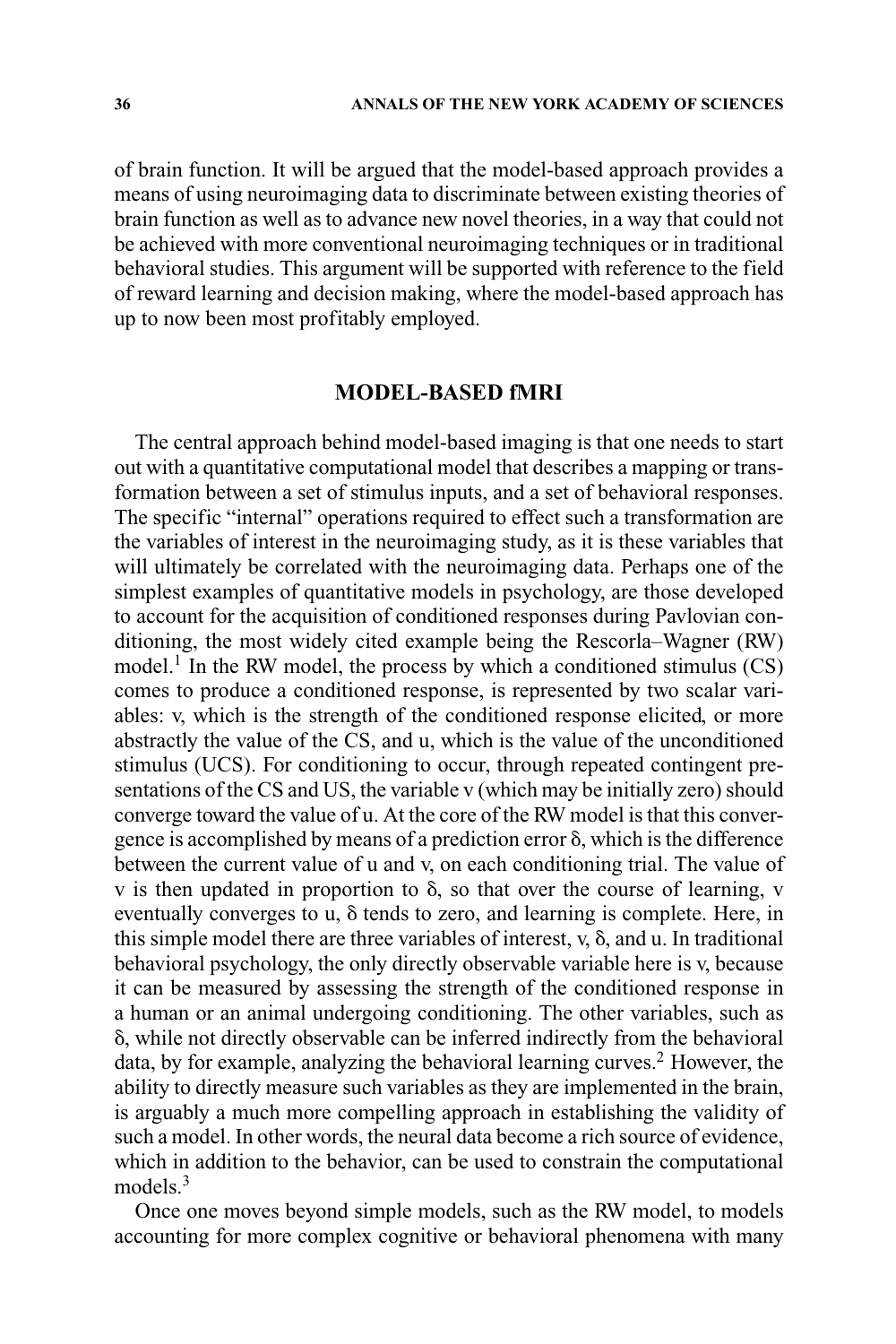internal variables, then the ability to validate such models on the basis of behavioral observation alone becomes an ever more difficult proposition as the more complex the model (and hence the more associated free parameters), the more unconstrained the behavioral fitting becomes. In this event, the use of neurophysiology or neuroimaging techniques to measure such internal variables and thus impose additional constraints, becomes even more critical. In the latter part of this review, we will give a specific example of how neuroimaging data can be used to impose just such constraints and permit discrimination between competing models.

#### **A RECIPE FOR MODEL-BASED fMRI**

The standard approach in model-based MRI is to first fit the computational model to subjects' actual behavior to find specific values for the free parameters in the model, which minimize the difference between the model predictions and the behavioral data. In the case of the RW model example outlined previously, this would involve finding a value for the one free parameter in the simplest variant of this model, the learning rate  $\alpha$ , which is used to scale the updates to v in proportion to the prediction error  $\delta$  on each trial t: ( $v_t = v_{t-1} + \alpha \delta$ ), such that the trial by trial values for v are as close as possible to the actual behavioral conditioned responses elicited in a particular subject or group of subjects. Once the best-fitting model parameters have been found, then the different model components can be regressed against the fMRI data. For the RW model, there are two variables that change on a trial by trial basis as a function of learning: v and  $\delta$ . Both of these variables can be entered into the fMRI analysis as a time series and convolved with a canonical hemodynamic response function or other basis function(s), to capture the effects of hemodynamic lag, as is standard in many fMRI analysis approaches. These signals are then regressed against the fMRI data using a general linear model, $4$  to identify areas where the model-predicted time series show significant correlations with the actual changes in blood oxygenation level-dependent (BOLD) signal over time. While the RW model only accounts for signal changes on a trial by trial basis, model time series predictions can be much more fine-grained, capturing dynamic changes in activity within as well as between trials, on a second by second basis. A schematic of the model-based fMRI procedure is provided in FIGURE 1.

### **MODEL VALIDATION AND COMPARISON**

Establishing correlations between a given model and a time series of fMRI activity in a given region does not of course demonstrate conclusively that this region is implementing that specific model. It is possible that some aspects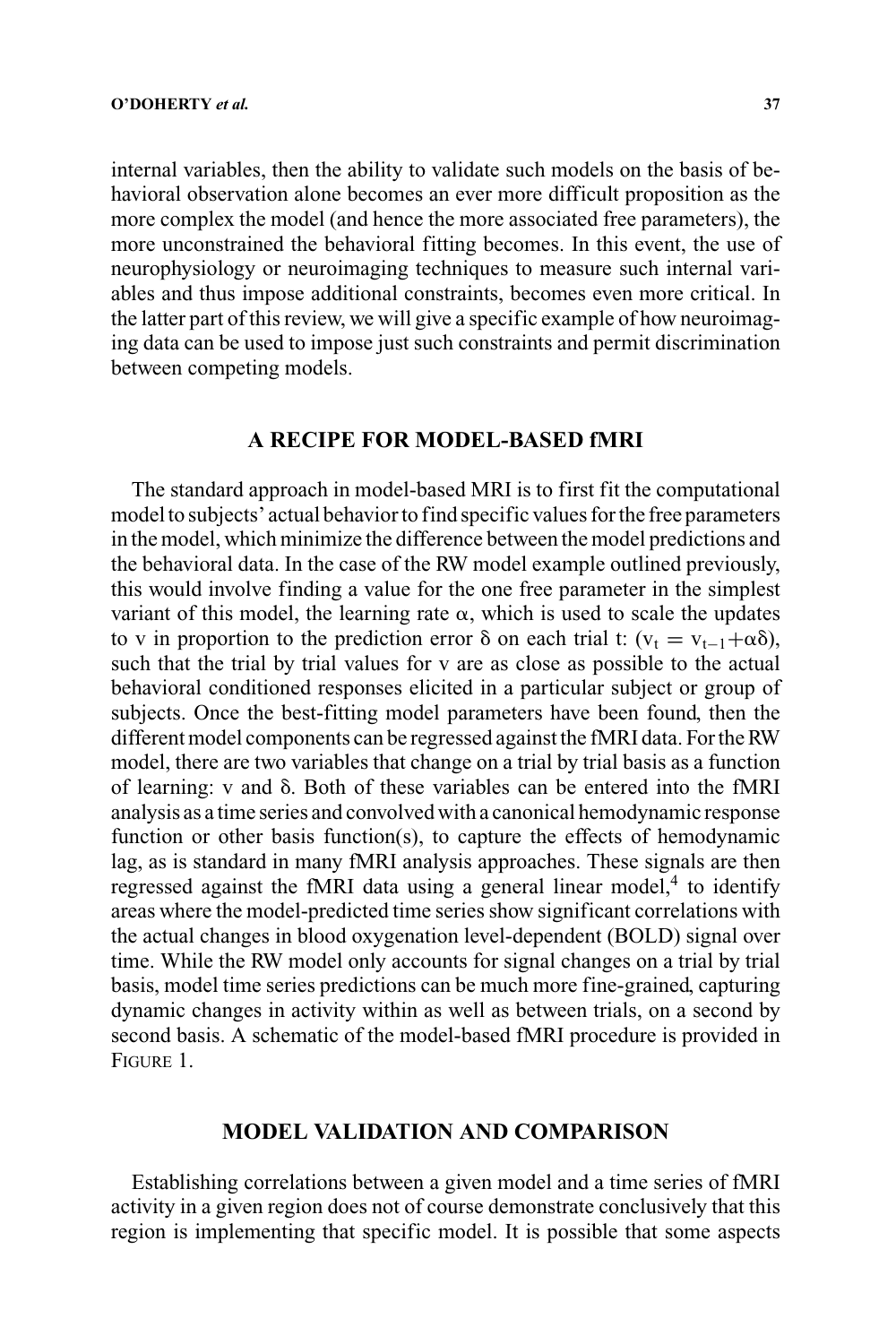

**FIGURE 1.** Illustration of model-based fMRI approach. Each individual subject's trial history is passed to the model, and the parameters of the model are fit so as to minimize the difference between the model predictions and an external behavioral measure, which in the conditioning example could be an external measure of conditioning, such as galvanic skin conductance responses or pupil dilation. Next, the best model-fitting parameters are used to generate a time series for each trial in the fMRI, which are then convolved with basis function(s) to account for the effects of hemodynamic lag, such as the canonical hemodynamic response function, and then regressed against the fMRI data.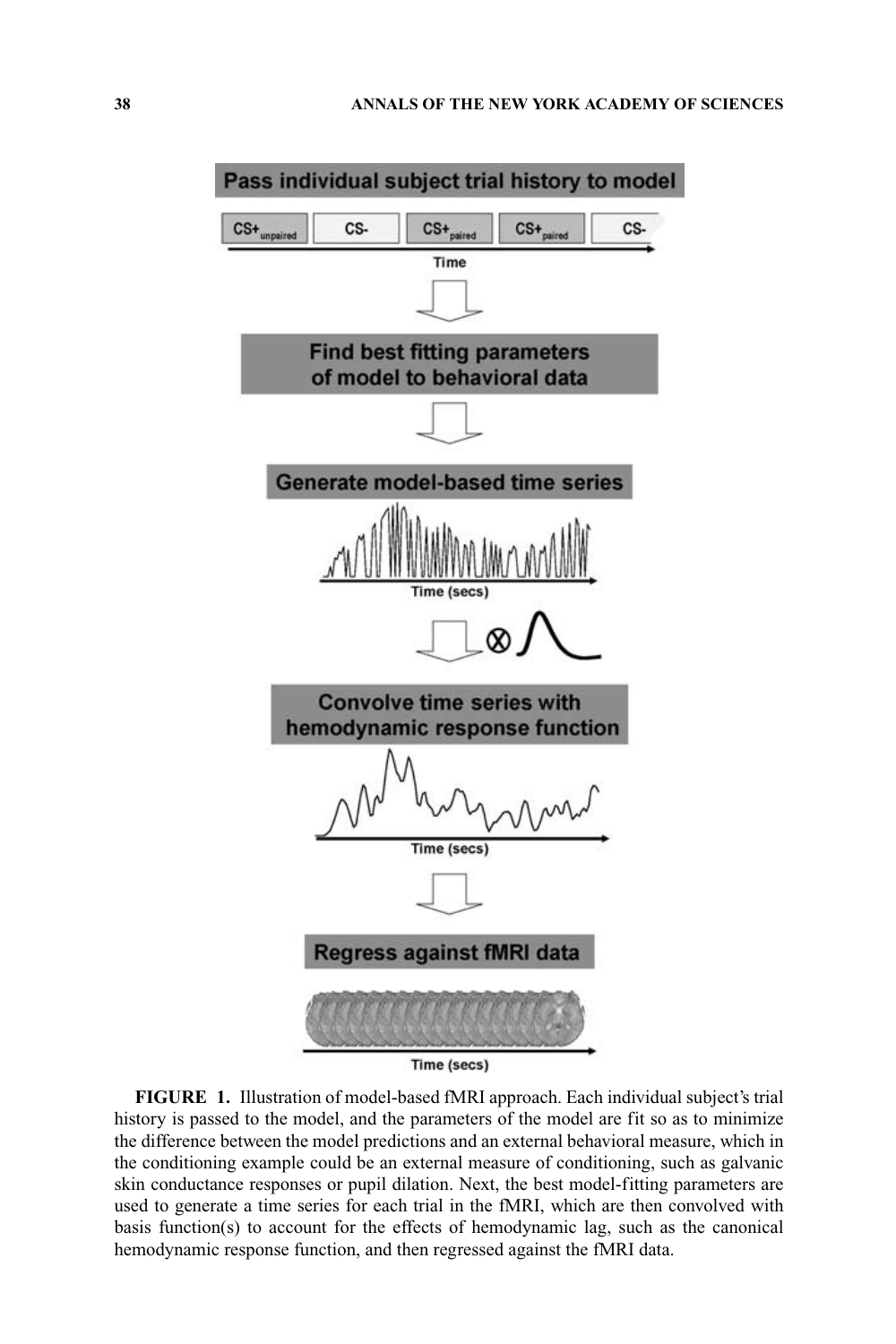of the time series data correlate well with the model while other parts of the data do not, yet a significant correlation still prevails when the model is fitted to the fMRI data overall. To address this possibility it is useful to plot the model predictions against the observed data to evaluate whether there are any systematic deviations of the model against the data. If evidence is found for systematic deviations of the data from the model predictions (i.e., structure in the residuals), this could indicate that the computational model needs to be modified to account better for the neural activity in a specific area.

A more principled approach is to compare the explanatory power of different competing models against both the behavioral and fMRI data. Usually this is done first for the behavioral data, such that the fit of a variety of models may be compared against the behavioral data to select the subset of models that provide the best account of behavior. An important consideration when performing model comparison is that in the trivial case, models with more free parameters will tend to provide a better fit than models with fewer parameters, thus the addition of extra free parameters needs to be penalized appropriately during the fitting procedure to take this into account.<sup>5</sup> However, in the event that two or more competing models might provide qualitatively similar predictions about behavior, such that there is no way to use the behavioral data alone to discriminate them, it is necessary to turn to the fMRI data to impose additional constraints. In this event such models can be entered into a regression analysis against the fMRI data and allowed to compete against each to determine which model provides a better fit to the fMRI data, for a given brain region.

#### **INFERENCE IN MODEL-BASED fMRI**

Model-based fMRI exploits the spatial and temporal resolution of eventrelated fMRI to characterize dynamic changes in neural activity over time in terms of a particular computational process. Moreover, this technique can be used as a means of discriminating between competing computational models of cognitive and neural function. Thus, model-based fMRI provides insight into "how" a particular cognitive function might be implemented in the brain, not only "where" it is implemented. The model-based approach described here can be contrasted with the approach taken in many conventional neuroimaging studies in which a set of brain areas are merely reported to be "activated" in a particular task or condition, which contribute knowledge about spatial localization of specific cognitive processes, but arguably provide little or no insight into how these processes are being implemented in the activated areas.

### **MODEL-BASED fMRI OF REWARD LEARNING AND DECISION MAKING**

Model-based fMRI will now be illustrated with reference to the problem of how humans can learn to make adaptive decisions under uncertainty to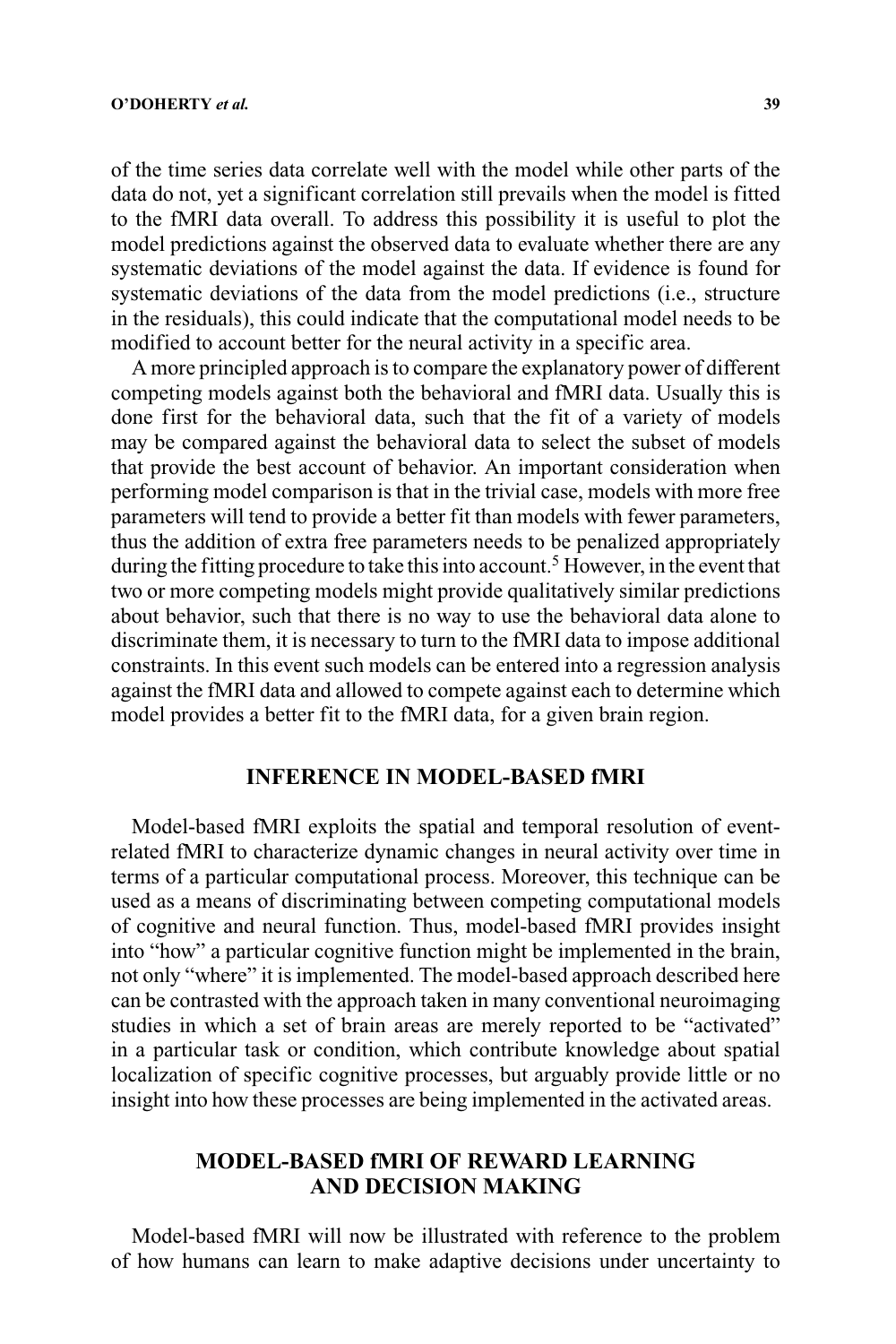maximize rewards. Decision making in this context can usefully be fractionated into two distinct components, a reward prediction component in which the expected future reward associated with a particular set of stimuli or actions is learned through experience, and an action selection component in which over the course of learning an agent learns to bias its action choice to favor those action(s) that yield the greatest reward.

### **LEARNING REWARD PREDICTIONS**

Reward prediction in its simplest form can be studied through the phenomenon of classical or Pavlovian conditioning, whereby an arbitrary initially affectively neutral or CS takes on reward value through repeated contingent presentation with an appetitive UCS, such as a food reward. Error correcting learning rules, such as the RW model described earlier, have proved to be successful in accounting for much though by no means all behavioral phenomena in classical conditioning. The first evidence for reward prediction error signals in the brain emerged from the work of Wolfram Schultz and colleagues who observed such signals by recording from the phasic activity of dopamine neurons in awake, behaving, nonhuman primates undergoing simple instrumental or classical conditioning tasks.<sup> $6-8$ </sup> The response profile of these neurons does not correspond to a simple RW rule but rather a real-time extension of this rule called temporal difference learning in which predictions of future reward are computed at each discrete time interval t within a trial, such that the error signal is generated by computing the difference in successive predictions.<sup>9,10</sup> This specific model provides a good approximation to the temporal profile of activity of these neurons during classical conditioning in which the dopamine neurons first respond at the time of the UCS before learning is established but shift back in time within a trial to respond instead at the time of presentation of the cue once learning is established. To test for evidence of a temporal difference prediction error signal in the human brain, O'Doherty and  $\text{colleagues}^{11}$  scanned human subjects while they underwent a classical conditioning paradigm in which associations were learned between arbitrary visual fractal stimuli and a pleasant sweet taste reward (glucose). One cue was followed most of the time by the taste reward, whereas another cue was followed most of the time by no reward. However, in addition, subjects were exposed to low frequency "error" trials in which the cue associated with reward was presented but the reward was omitted, and the cue associated with no reward was presented but a reward was unexpectedly delivered. The specific trial history that each subject experienced was next fed into a temporal difference model to generate a time series that specified the model-predicted prediction error signal at three different time points in a trial from the time at which the CS is presented until the time at which the reward is delivered (3 sec later) (FIG. 2A, B).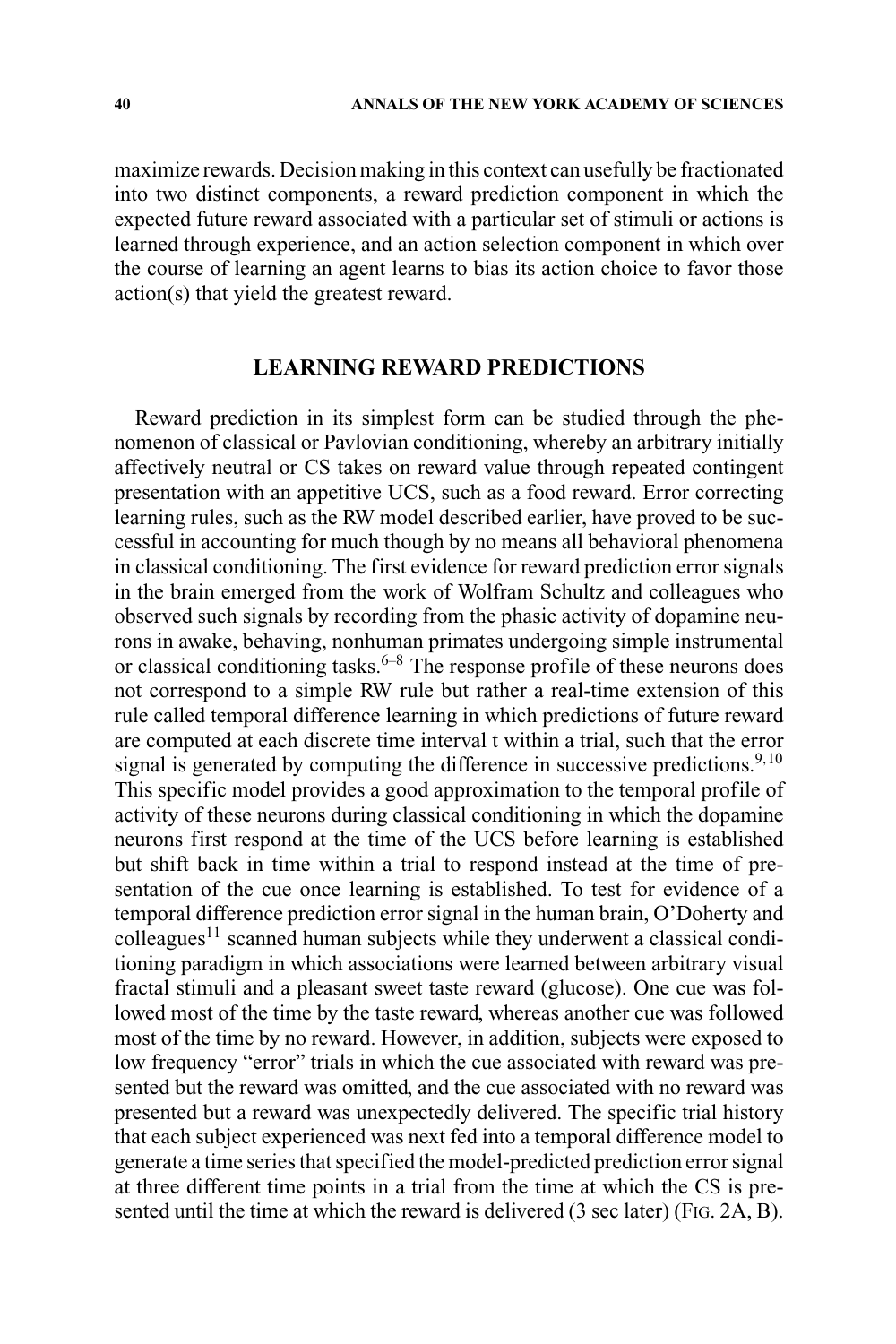This time series was then convolved with a canonical hemodynamic response function and regressed against the fMRI data for each individual subject, to identify brain regions correlating with the model-predicted time series. This analysis revealed significant correlations with the model-based predictions in a number of brain regions, most notably the ventral striatum (ventral putamen bilaterally) (FIG. 2C) and orbitofrontal cortex, both prominent target regions of dopamine neurons.<sup>12</sup> These results suggest that prediction error signals are present in the human brain during reward learning, and that these signals conform to a response profile consistent with a specific computational model: temporal difference learning. Another study by McClure and colleagues also revealed activity in ventral striatum consistent with a reward prediction error signal using an event-related trial-based analysis.<sup>13</sup>

## **ACTION SELECTION FOR REWARD: THE ACTOR/CRITIC IN THE HUMAN BRAIN**

While classical conditioning is a useful paradigm for studying the passive learning of reward predictions to gain insight into the process by which humans can learn to perform actions to obtain reward, it is necessary to turn to instrumental conditioning, which involves learning of stimulus-response or stimulus-response-outcome associations. Insight into how humans or other animals might implement instrumental conditioning has come from the application of a family of models collectively known as reinforcement learning, originally developed in computer science.<sup>14</sup> In one such model, the actor/critic,<sup>15,16</sup> action selection is conceived as involving two distinct components: a critic, which learns to predict future reward associated with particular states in the environment, and an actor, which chooses specific actions to move the agent from state to state according to a learned policy. The critic encodes the value of particular states in the world and as such has the characteristics of a Pavlovian reward prediction signal described above. The actor stores a set of probabilities for each action in each state of the world, and chooses actions according to those probabilities. The goal of the model is to modify the policy stored in the actor such that over time, those actions associated with the highest predicted reward are selected more often. This is accomplished by means of a prediction error signal, which computes the difference in predicted reward as the agent moves from state to state. This signal is then used to update value predictions stored in the critic for each state, but also to update action probabilities stored in the actor such that if the agent moves to a state associated with greater reward (and thus generates a positive prediction error), then the probability of choosing that action in future is increased. Conversely, if the agent moves to a state associated with less reward, this generates a negative prediction error and the probability of choosing that action again is decreased.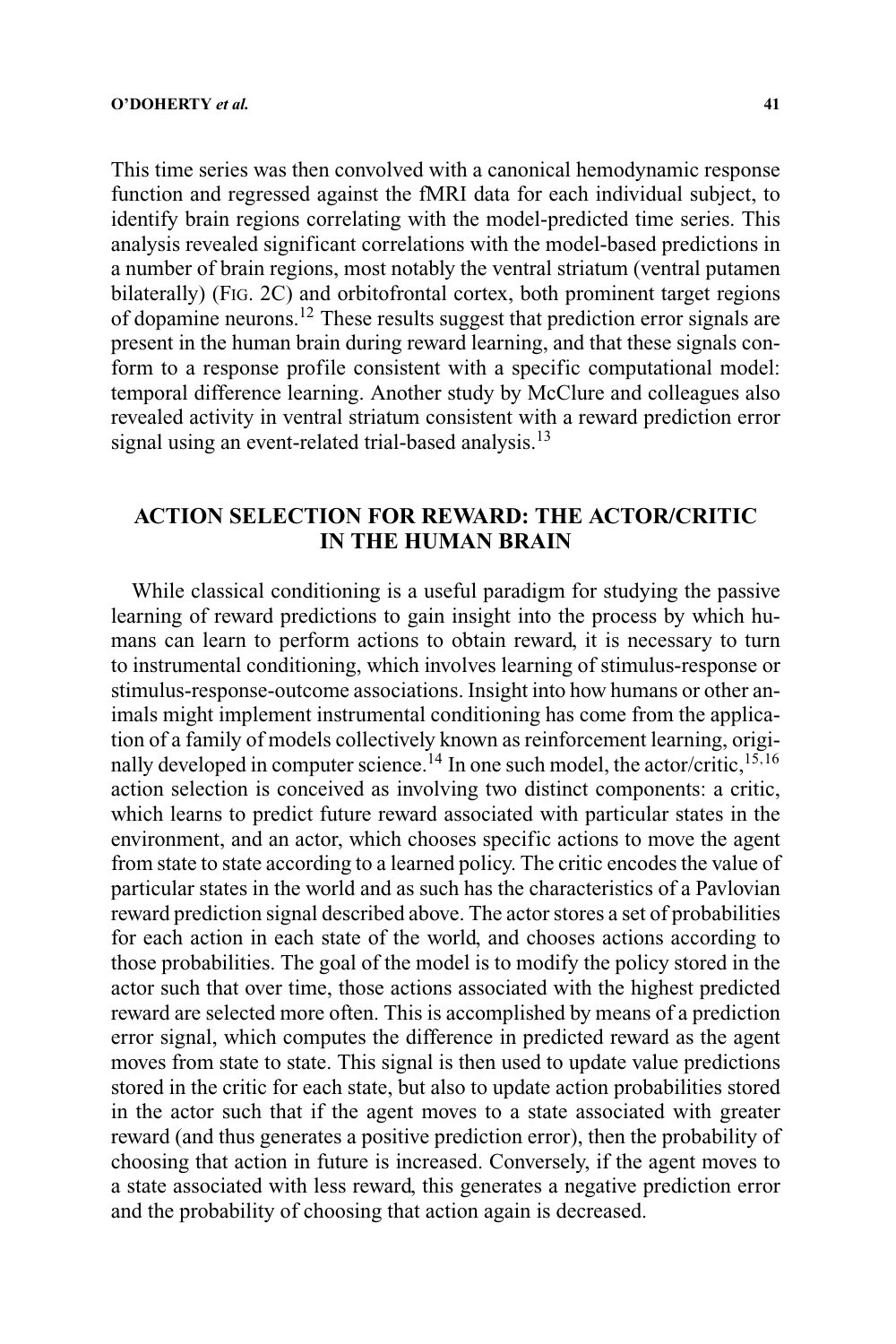

**FIGURE 2.** Model-based fMRI of stimulus-reward learning. (**A**) Properties of the temporal difference prediction error signal during reward learning in which a cue (CS+) is paired repeatedly with a reward (UCS) presented 3 sec later. During the initial stages of learning  $(CS +$  early trials), the error signal responds at the time of presentation of the UCS, but over the course of learning transfers back to the time of presentation of the CS ( $CS +$  late trials). On trials in which the CS+ is not presented but the reward is delivered anyway (CS–unexp. reward), the signal shows a positive response at the time the reward is delivered, whereas on trials in which the CS is presented but the reward is unexpectedly omitted the signals show a negative response at the time of outcome. (**B**) Plot of model-generated prediction error signals at the time of presentation of the CS, and the time of presentation of the UCS, over the course of the experiment for a typical subject. (**C**) Area of bilateral ventral striatum (ventral putamen bilaterally) showing significant correlations with the temporal difference prediction error signal while subjects underwent classical conditioning with sweet taste reward (1M glucose). Data from O'Doherty *et al.*<sup>11</sup>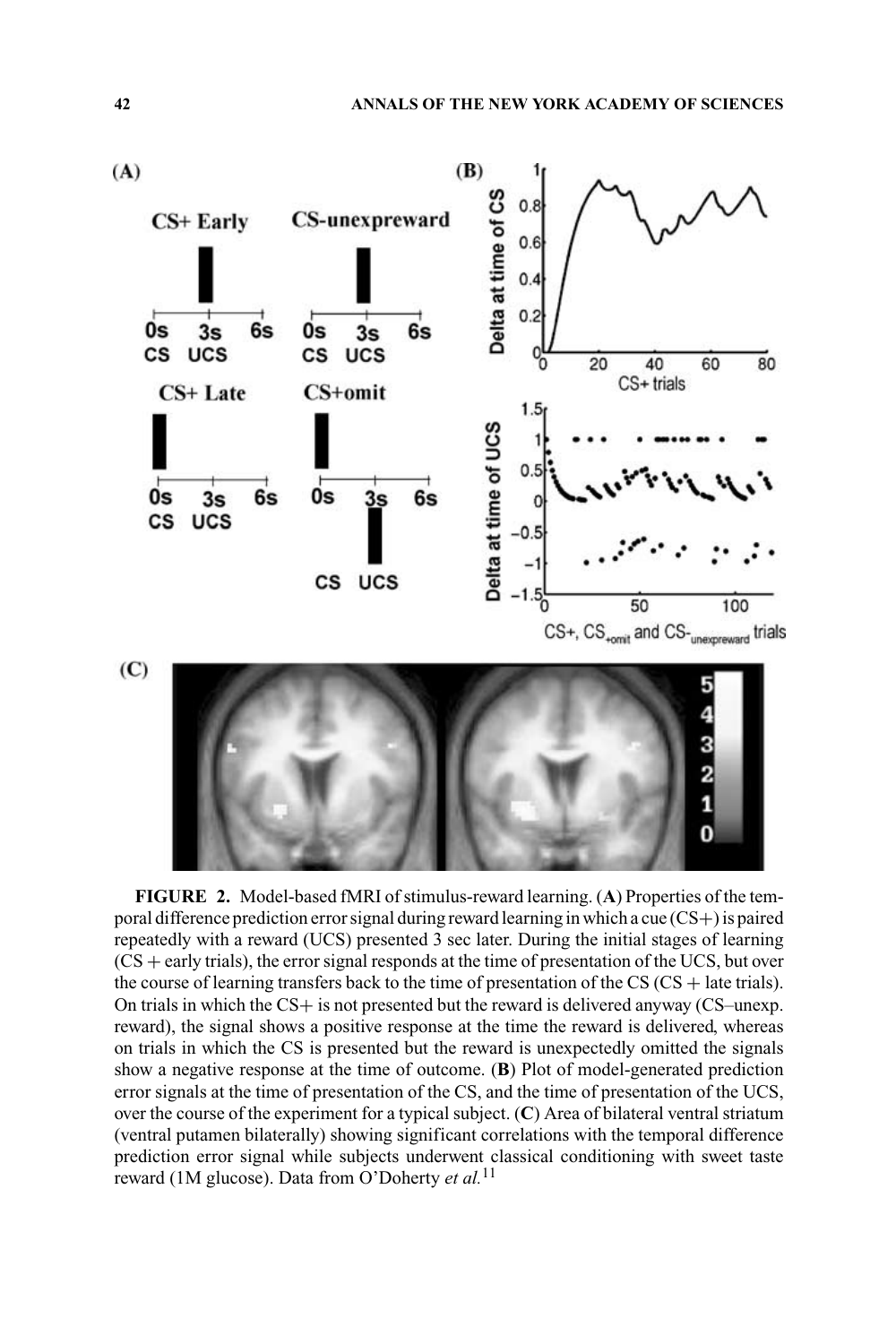#### **O'DOHERTY** *et al.* **43**

Some computational neuroscientists have drawn analogies between the anatomy and connections of the basal ganglia, and possible neural architectures for implementing reinforcement learning models including the actor/critic. Houk and colleagues<sup>17</sup> have proposed that the actor and critic could be implemented within patch/striosome and matrix compartments distributed throughout the striatum. Montague and colleagues<sup>10</sup> proposed that the ventral and dorsal striatum implemented the critic and actor respectively, on the grounds of extant knowledge of the putative functions of these structures at the time, derived primarily from animal lesion studies. To test these hypotheses, O'Doherty and colleagues<sup>18</sup> scanned hungry human subjects with fMRI while they performed a simple instrumental conditioning task in which they were required to choose one of two actions leading to juice reward with either a high or low probability (FIG. 3A). Neural responses corresponding to the generation of prediction error signals during performance of the instrumental task were compared to that elicited during a control Pavlovian task in which subjects experienced the same stimulus-reward contingencies but did not actively choose which action to select. This comparison was designed to isolate the actor, which was hypothesized to be engaged only in the instrumental task, from the critic, which was hypothesized to be engaged in both the instrumental and Pavlovian control tasks. Consistent with the proposal of a dorsal versus ventral actor/critic architecture, activity in dorsal striatum was found to be specifically correlated with prediction error signals when subjects were actively performing instrumental responses to obtain reward. In contrast, ventral striatum was found to be active in both the instrumental and Pavlovian tasks (FIG. 3B).

These results suggest a dorsal–ventral distinction within the striatum whereby ventral striatum is more concerned with Pavlovian or stimulusoutcome learning, while the dorsal striatum is more engaged during learning of stimulus-response or stimulus-response-outcome associations. The suggestion that human dorsal striatum is specifically involved under situations when subjects need to select actions to obtain reward has received support from a number of other fMRI studies, both model based<sup>19</sup> and trial based.<sup>20</sup>

#### **EXPECTED VALUE**

This raises the question as to where in the brain expected values are represented. A number of model-based fMRI studies have consistently implicated ventromedial prefrontal cortex in encoding the value of chosen actions. Kim and colleagues,  $2<sup>1</sup>$  used a variant of the actor/critic algorithm to generate expected value signals as subjects made decisions between which of two possible actions to chose to obtain monetary reward, as well as in a different condition, to avoid losing money. In this study, different available actions were associated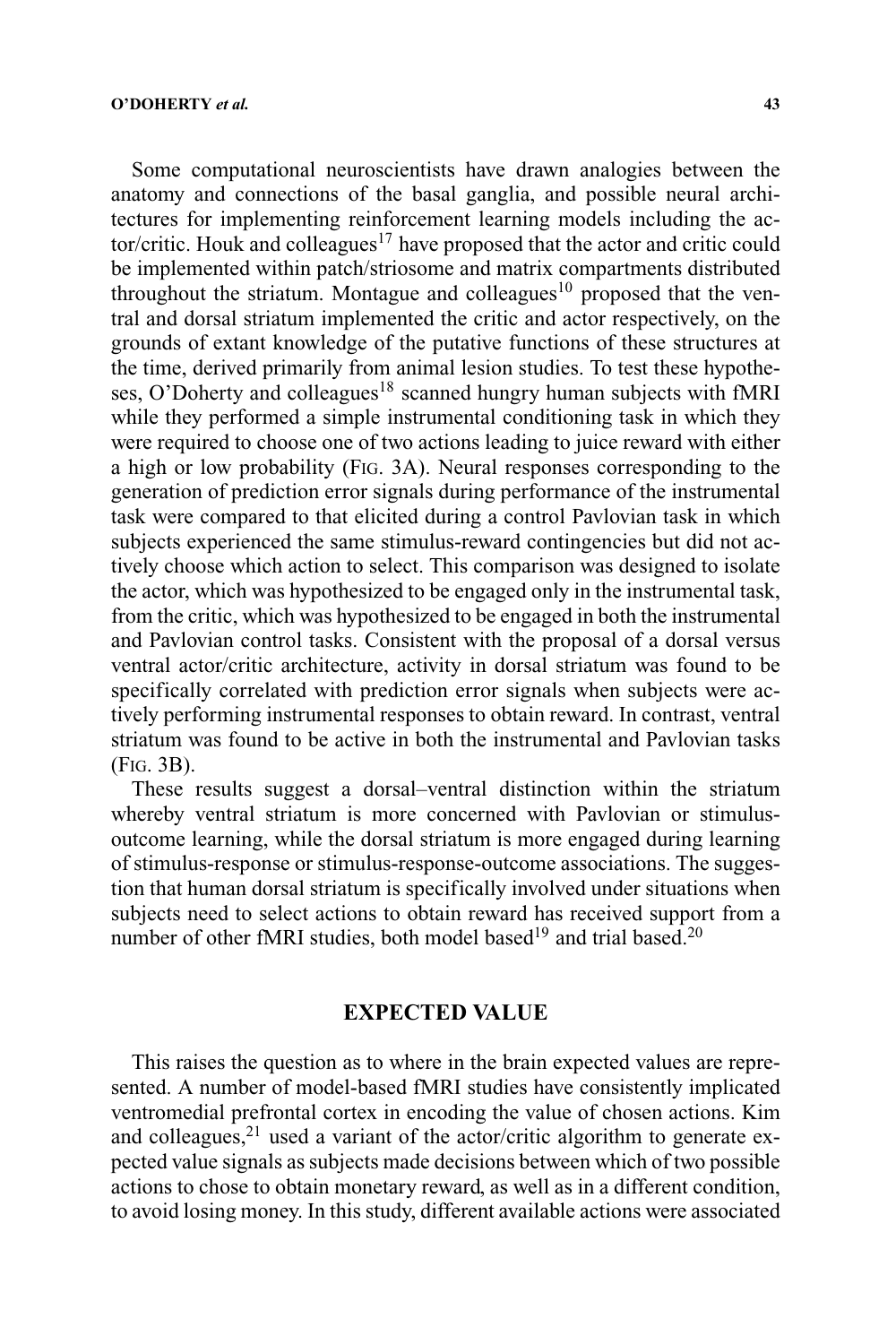

**FIGURE 3.** Model-based fMRI of action selection for reward. (**A**) Schematic of instrumental choice task used by O'Doherty *et al.*<sup>18</sup> On each trial of the reward condition subject chooses between two possible actions, one associated with a high probability of obtaining juice reward (60%), the other a low probability (30%). In a neutral condition subjects also choose between actions with similar probabilities but in this case they receive an affectively neutral outcome (tasteless solution). Prediction error responses during the reward condition of the instrumental choice task were compared to prediction error signals during a yoked Pavlovian control task. (**B**) Significant correlations with the reward prediction error signal generated by an actor/critic model were found in ventral striatum (ventral putamen extending into nucleus accumbens proper) in both the Pavlovian and instrumental tasks, suggesting that this region is involved in stimulus-outcome learning. In contrast, a region of dorsal striatum (anteromedial caudate nucleus) was found to be correlated with prediction error signals only during the instrumental task, suggesting that this area is involved in stimulus-response or stimulus-response-outcome learning. Data from O'Doherty *et al.*<sup>18</sup>

with distinct probabilities of either winning or losing money, such that in the reward condition one action was associated with a 60% probability of winning money, and the other action with only a 30% probability of winning. To maximize their cumulative reward, subjects should learn to choose the 60%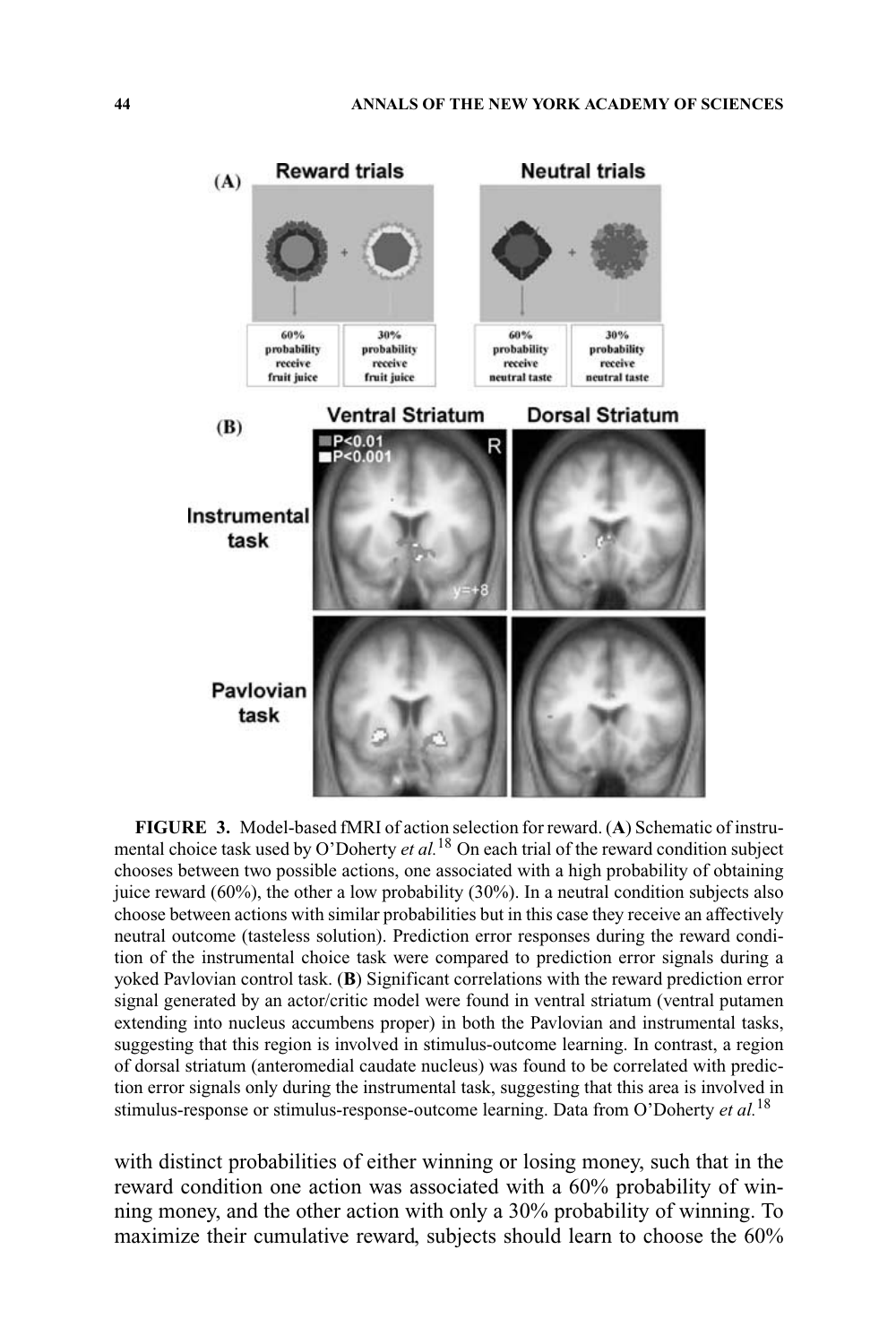

**FIGURE 4.** Expected value signals in ventromedial prefrontal cortex. (**A**) Regions of ventromedial prefrontal cortex (medial and central orbitofrontal cortex extending into medial prefrontal cortex) correlating with expected value signals generated by a variant of the actor/critic model during an fMRI study of instrumental choice of reward and avoidance (left and middle panels). The model-predicted expected value signals are shown for one subject in the right panel for both the reward (top line) and avoidance (bottom line) conditions. Data from Kim *et al.*<sup>21</sup> (**B**) Similar regions of ventromedial prefrontal cortex correlating with model-predicted expected value signals during performance of a four-armed bandit task with nonstationary reward distributions (left panel). BOLD signal changes in this region are shown plotted against model predictions (right panel), revealing an approximately linear relationship between expected value and BOLD signal changes in this region. Data from Daw *et al.*<sup>22</sup> The figure appears in color online.

probability action. In the avoidance condition, subjects were presented with a choice between the same probabilities, except in this context, 60% of the time after choosing one action they avoided losing money, whereas this only occurred 30% of the time after choosing the alternate action. To minimize their losses, subjects should learn to choose the action associated with the 60% probability of loss avoidance. Model-generated expected value signals for the action chosen were found to be correlated on a trial-by-trial basis with BOLD responses in bilateral orbitofrontal cortex and adjacent medial prefrontal cortex in both the reward and avoidance conditions, such that activity in these areas increased in proportion to the expected future reward associated with the specific action chosen (FIG. 4A).

Similar results were obtained by Daw and colleagues, $22$  who used a fourarmed bandit task in which "points" (that would later be converted into money) were paid out on each bandit. However, unlike the studies described previously,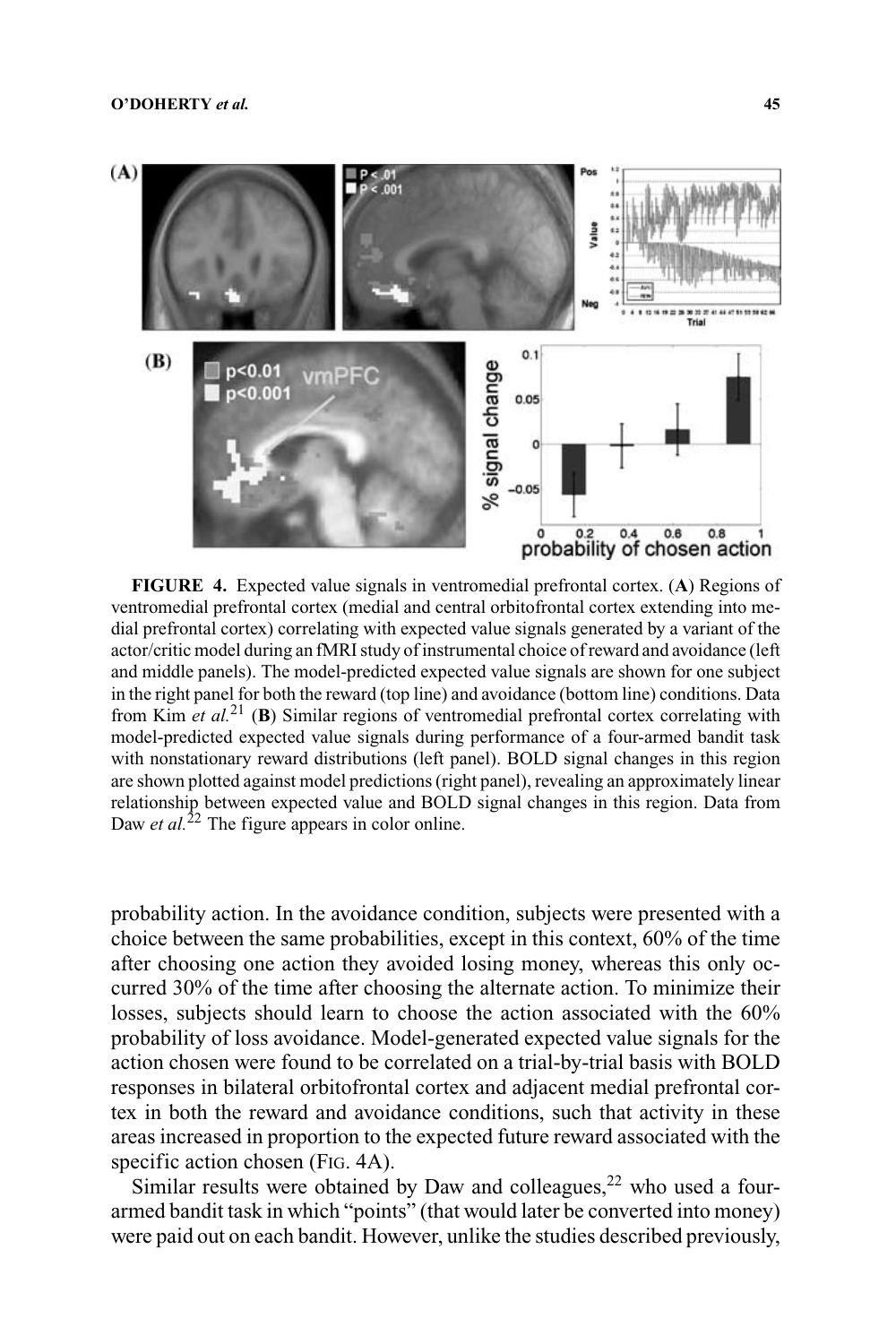in this case, the mean payoff available on each bandit drifted over time, such that no one bandit was consistently paying out more than the others, but at any one time some bandits paid out more than the others. As a consequence, subjects had to keep track of the mean payoffs available on each bandit over the course of the experiment, to work out which one paid out the most at any one moment. Model-predicted expected value signals specific to the action chosen were found to be correlated on a trial by trial basis with fMRI activity in ventromedial prefrontal cortex (FIG. 4B). Tanaka and colleagues also showed significant correlations between value signals derived from reinforcement learning models and activity in medial prefrontal cortex during an fMRI study where subjects performed a Markov decision task involving choices to obtain immediate or delayed rewards.<sup>23</sup>

Taken together, these findings suggest that orbital and medial prefrontal cortex are involved in keeping track of the expected future reward associated with chosen actions, and that these areas show a response profile consistent with an expected value signal generated by reinforcement learning models. The fact that these regions were found to be correlated with the "chosen" action, raises the question as to how the chosen action comes to be chosen in the first place. Presumably somewhere in the brain it is necessary to encode the value of each available action before a specific action is chosen to compare between them and ultimately select a particular action. In future studies it will be important to establish the presence of prechoice action values to distinguish between regions actively computing the decision itself from those merely reporting its consequences. Another open question is whether state values, corresponding to the average reward available in a particular state (usually signaled by a specific combination of stimuli) irrespective of the actions subsequently chosen, are represented separately from action values, which correspond to the future reward associated with selection of a specific action. So far, neuroimaging studies have failed to distinguish between state and action values, most probably because such signals are usually highly correlated with each other in the experimental designs that have been used to date.

#### **ENCODING ABSTRACT RULES IN A DECISION PROBLEM**

Although standard RL models can account for a wide range of human and animal choice behavior, these models do have important limitations. One such limitation is a failure to account for higher order structure in a decision problem, such as rules describing interdependencies between actions, rewards, and other exogenous variables, such as time. Yet, many real-life decision problems do incorporate such structure.<sup>24–26</sup> Simple RL models assume the actions available in the world and the rewards that can be obtained from choice of those actions are independent from each other, such that in a given state, information gained about the rewards available from choice of one action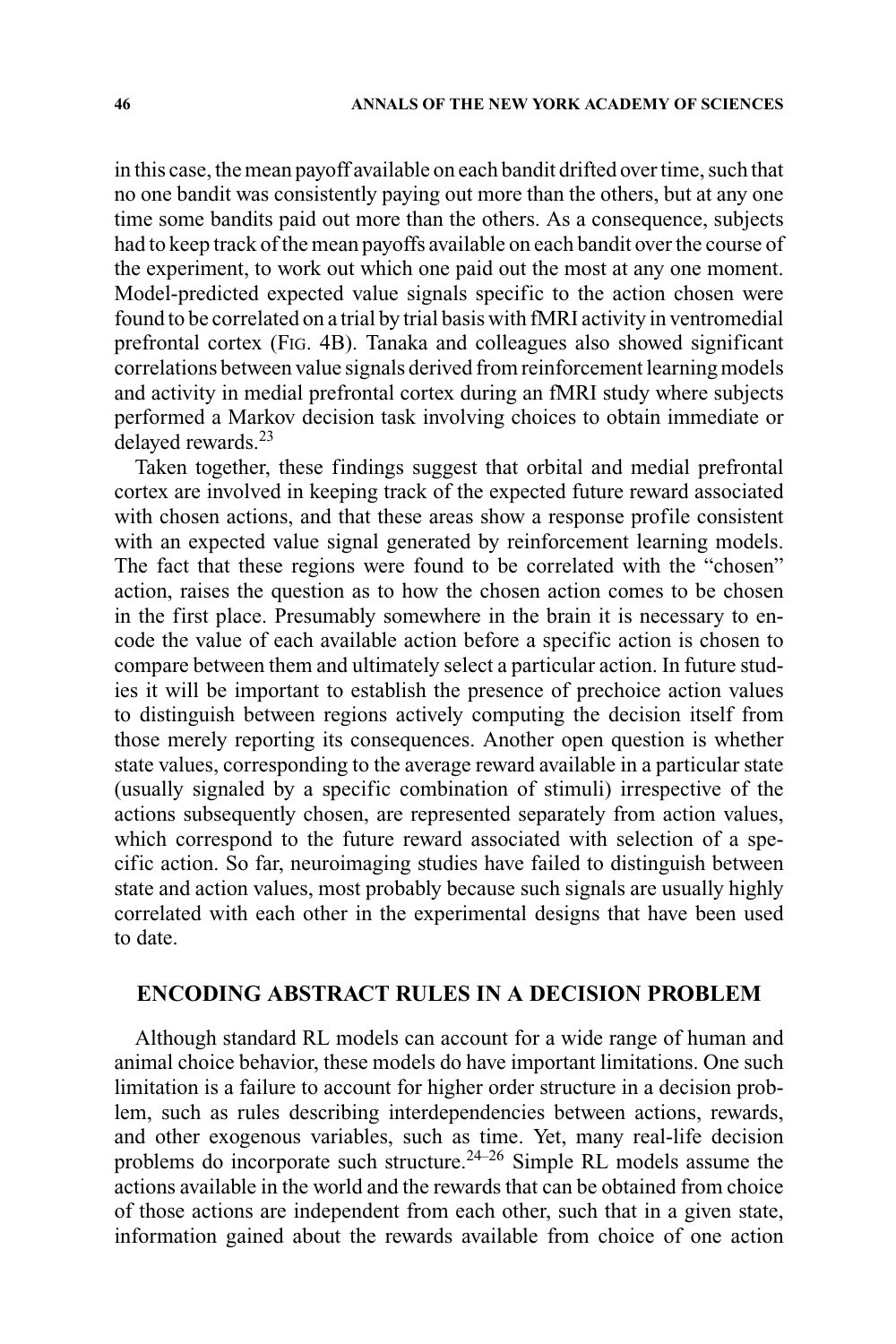provides no information about the rewards available from choice of another action. However, in many situations rules describing interdependencies between different actions do exist, and if subjects can exploit these rules, this will lead to greater reward than otherwise. One of the simplest examples of a decision task with such an abstract rule is probabilistic reversal learning.<sup>25,26</sup> In this task, subjects can choose between one of two actions, which give out monetary rewards or losses on a probabilistic basis, similar to the instrumental choice tasks outlined previously. However, in this case, at any one time, one of the actions pays out more reward than the other, such that if the subject continues to choose the high paying action they will obtain the greatest reward. After a time the contingencies reverse, and the subject has to switch their choice of action to continue to maximize their reward. The structure in this task is the anticorrelation between the distribution of rewards available on the two actions: when one action is "good" the other is "bad" and *vice versa*, as well as the rule that after a time the contingencies will reverse. A standard RL model could be used to learn such a task, but in this case the model would not incorporate the abstract rules in the reversal task but would instead simply learn about the values of the two actions independently.

However, what if a model were to incorporate such rules? To establish whether human subjects do use an abstract representation of the task structure to guide their choices, Hampton and colleagues<sup>27</sup> scanned subjects with fMRI while they underwent probabilistic reversal learning. A computational model that incorporated the structure of the task was then constructed and fitted to both the behavioral and fMRI data. This structure-based model was implemented as a hidden Markov model (HMM), where the hidden state to be estimated was the probability that on a given trial the "correct" (or currently high reward value action) is being chosen. This model also incorporated the fact that the identity of the correct action would reverse from time to time. The structure-based model was found to provide a good fit to subjects' behavior, and the signal derived from the model representing the probability that subjects were choosing the correct action (prior correct) was found to be significantly correlated at the time of action choice with fMRI activity in ventromedial prefrontal cortex (FIG. 5A). The areas thus identified overlap markedly with those regions found to correlate with expected value derived from standard RL models outlined previously. This is perhaps not surprising as the prior correct signal from the HMM model is strongly colinear with expected value signals derived from RL.

## **MODEL COMPARISON: STRUCTURE-BASED INFERENCE VERSUS STANDARD RL**

However, the key question is whether the model that incorporates the rules of the decision task can account *better* for subjects' behavioral and fMRI data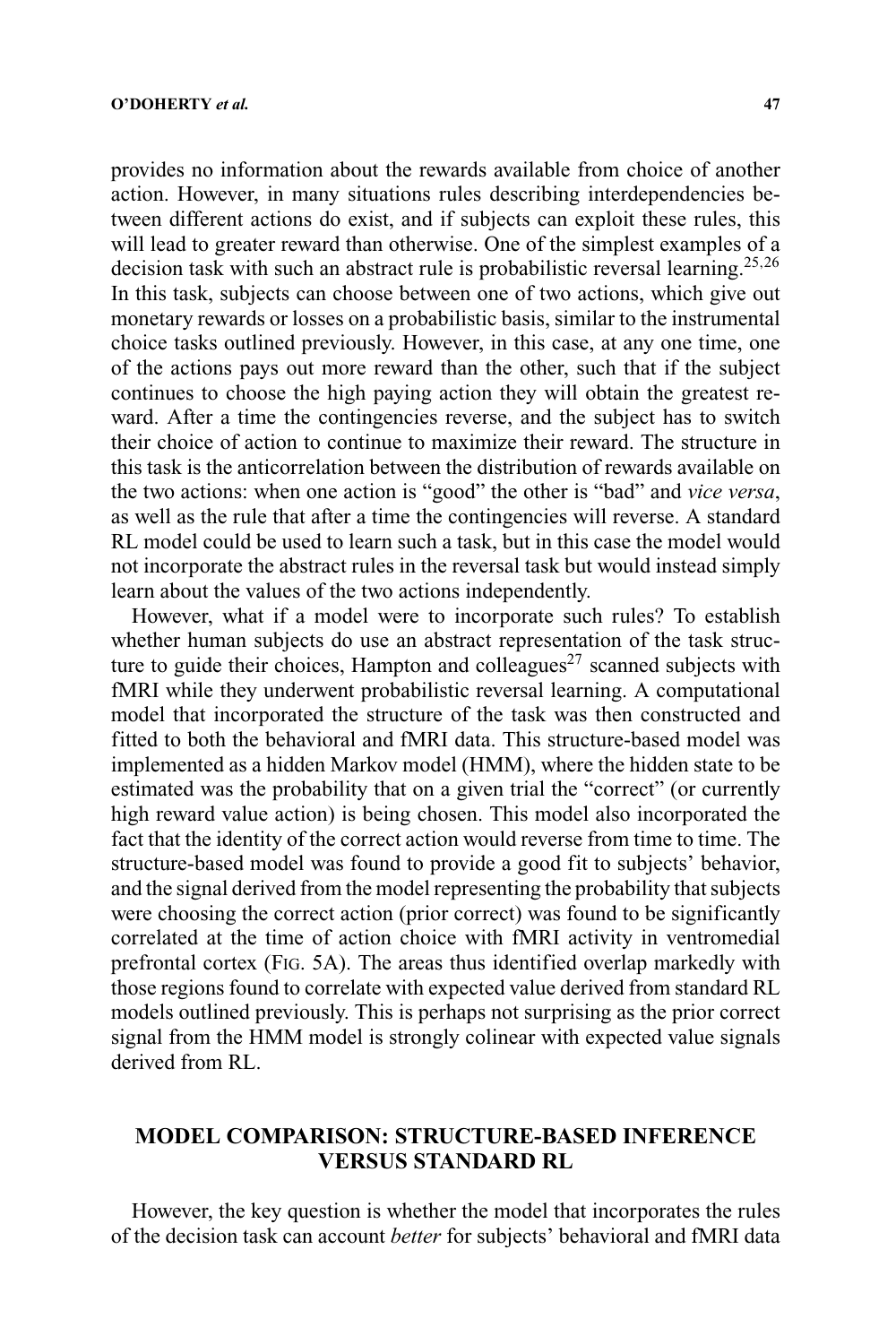

**FIGURE 5.** Expected value signals in ventromedial prefrontal cortex reflect abstract task structure. (**A**) Regions of ventromedial prefrontal cortex correlating with expected value signals while subjects performed a decision task with abstract structure: probabilistic reversal learning (left panel). Expected signals were generated by a model that incorporates the structure of the task. Plot of responses in this region against expected value signals reveal a strongly linear relationship (similar to that shown in FIG. 4B). (**B**) Dissociating a model that incorporates the structure of the task (structure-based model) from standard RL models that do not incorporate the rules of the task. The predictions from standard RL and the structure-based model are plotted for expected value signals before and after switching action choice following a reversal, where the subject switches back to an action that was chosen previously (shown in left and middle panels as the circled points). The structure-based model predicts that expected value signals jump up following a reversal, whereas the RL models predict no such increase in reward expectation. The actual BOLD signal in medial PFC shows a response profile consistent with the structure-based model and not simple RL (right panel). Data from Hampton *et al.*<sup>27</sup> Copyright 2006 Society for Neuroscience. The figure appears in color online.

than does standard RL, as this would provide evidence that human subjects *do* use knowledge of task structure to guide their choices as opposed to merely learning action values independently. In this study we therefore compared the goodness-of-fit of the HMM model to subjects' behavioral data to the fit achieved by a family of different RL models. The structure-based model was found to provide a significantly better fit to the behavioral data than did the best-fitting RL model, even after adjusting for the number of free parameters in the model. Thus, even at the behavioral level, there is evidence to suggest that subjects are using knowledge of the structure of the reversal task to guide their choices.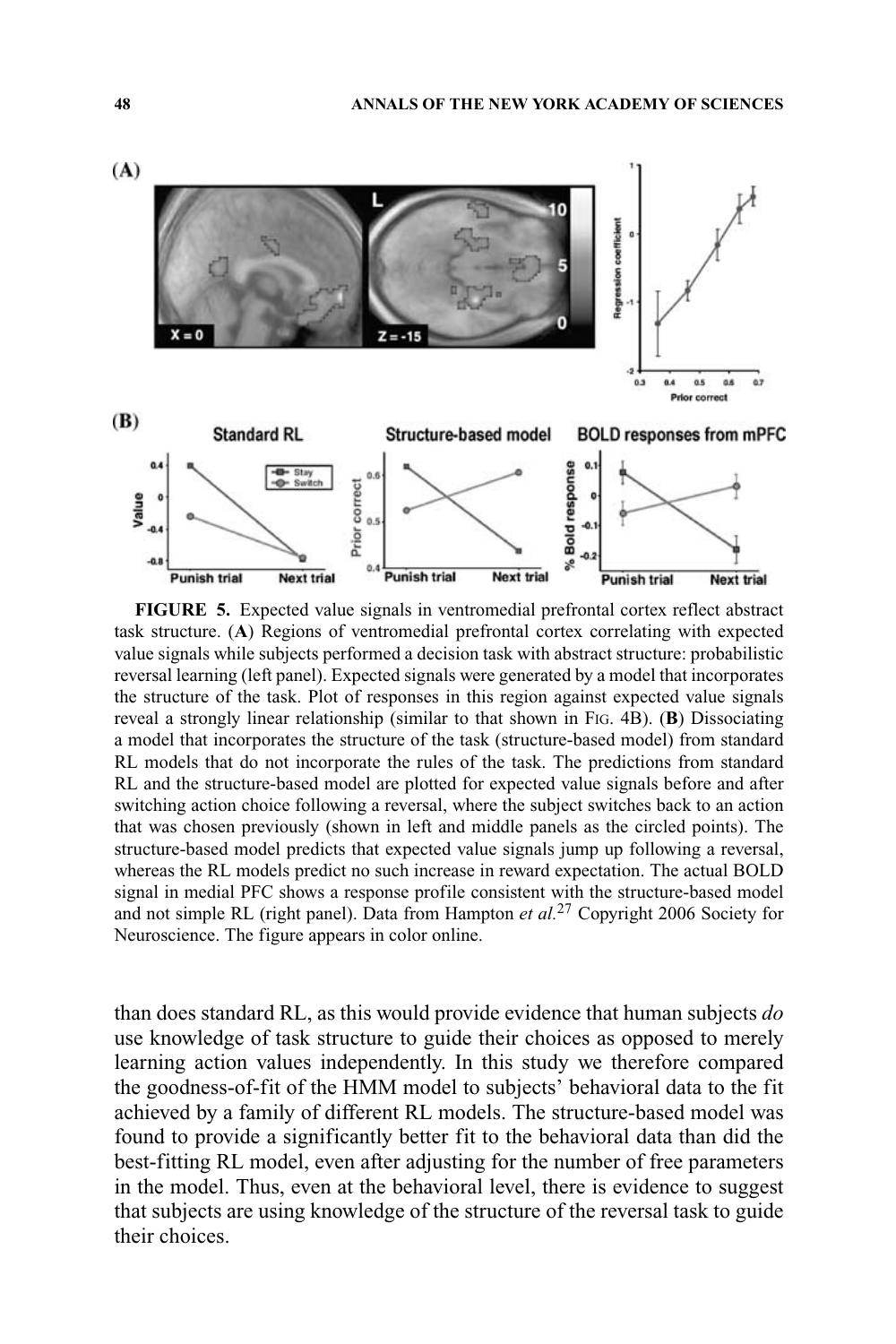#### **O'DOHERTY** *et al.* **49**

To determine whether neural coding of expected values also reflected knowledge of this structure, we looked specifically at those times in the experiment when the predictions of the structure-based model and of the standard RL model would be maximally divergent. This happens to be immediately after subjects switch their choice of action. According to both RL and the structurebased model, subjects should switch their choice of action once they have a low expected value for that action, presumably after having received a string of nonrewarding outcomes after selecting that action on previous trials. Where the models diverge, is when subjects switch back to an action that they previously switched away from after a prior contingency reversal. According to standard RL, once subjects switch back to an action they should still have a low expected reward for that action because the last time they chose that action it had a low expected value (hence they switched away from it). However, according to the structure-based model, once subjects switch back to an action they previously switched away from, this time they should have a high expected reward value, because they understand that the contingencies have reversed, and that therefore this action must now have a high reward value. FIGURE 5B shows the predictions of both the structure-based model and standard RL models alongside the actual signal at the time of choice extracted from the medial prefrontal cortex. As can be seen from this figure the actual fMRI data mirror the predictions of the structure-based model, by showing that subjects' expectations of reward jumps up once they switch back to a previously chosen action following a reversal. In a further analysis, model predictions from the structure-based model and standard RL model were both entered into a regression analysis against the fMRI data and the fit of both models to the fMRI data was directly compared. Once again, the structure-based model was found to provide a better fit to the fMRI data than the best-fitting RL model.

These results suggest that subjects can take into account the abstract rules of a decision problem and that knowledge of such rules can modulate expected value signals in prefrontal cortex that in turn may be used to guide behavioral choice. These results do not invalidate RL models *per se*, but rather highlight the need to incorporate additional inference mechanisms that may exist alongside standard RL either cooperatively or competitively.<sup>28</sup> Future studies will be needed to establish whether both structure-based and standard RL signals are present in the brain at the same time, and if so, whether different regions of the brain are involved in implementing these different learning processes. Alternatively, known rules of the task could be incorporated into the structure of the state space in a given task, and then standard RL mechanisms could be used to learn the values in this state space from then on. More generally, this particular study provides an example of how fMRI data can be used to inform about the specific computational functions being implemented in a particular brain region, in this case ventromedial prefrontal cortex. By comparing the degree to which activity in this region can be accounted for by different competing computational models, it was possible to show that signals in this region are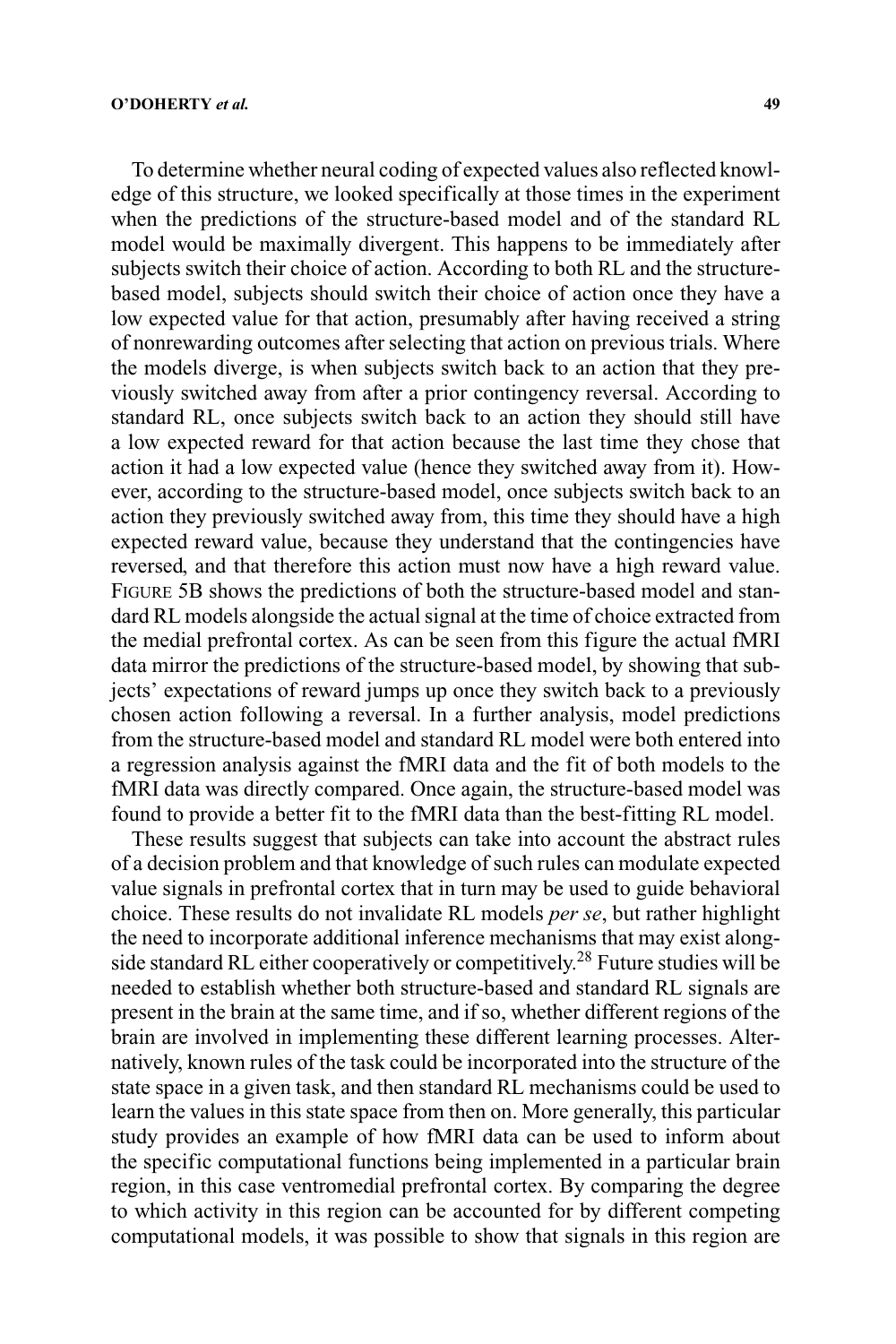accounted better by one model than another. Thus, fMRI has provided a means to discriminate between different computational models of brain function.

#### **LIMITATIONS OF MODEL-BASED IMAGING**

In this review we have argued that model-based fMRI provides a powerful means with which to test computational models of brain function, and argue that this approach overcomes many of the limitations of more conventional approaches to neuroimaging in which a set of regions are merely identified as being "active" in a given task or condition. Unlike these previous approaches that permit inferences about where a given cognitive function is implemented, model-based fMRI provides insights not only into where but also as to how a specific function might be carried out.

However, it should be noted that this technique does have many limitations. Use of the model-based approach does entail testing for highly specific signals in the brain, which permits testing of specific computational hypotheses, but at the same time this approach may limit the possibility of detecting unexpected findings that would not conform to a specific *a priori* hypothesis. Consequently, it is probably a reasonable policy to continue to employ more conventional trial-based analyses alongside the model-based approach. A complementary model-free approach that has been used to explore relationships between objective stimulus events and behavioral and neural data is to examine correlations between current behavior or neural activity on a given trial against previous experience, such as, for example, regressing current choice against the history of rewarding outcomes received. By analyzing how correlations between these variables change over time, it is in principle possible to extract information about the type of computational process being used by the subject to drive behavior as a function of experience, without imposing a specific computational model at the outset. For example, by using this approach Sugrue *et al.*, were able to gain insight into the manner by which reward information was integrated over time to drive performance on a matching task.<sup>29</sup> A similar approach could in principle be adopted in human imaging or behavioral studies, with the caveat that while this approach has proven useful in monkey neurophysiology studies where thousands of trials are typically available for analysis, it is less clear whether this technique will have sufficient statistical power in human studies that usually involve far fewer trials.

Furthermore, model-based fMRI just as with any other direct or indirect technique for recording neural activity, can only provide insight into correlations between neural activity and behavior but cannot establish causal links between activity in a particular brain area and subsequent behavior. For this, in humans at least, it is necessary to study the effects of disruption to a region either by means of assessing the effects of a permanent lesion to this area, or by inducing temporary inactivation in an area through transcranial magnetic stimulation (TMS). The model-based approach can of course be applied to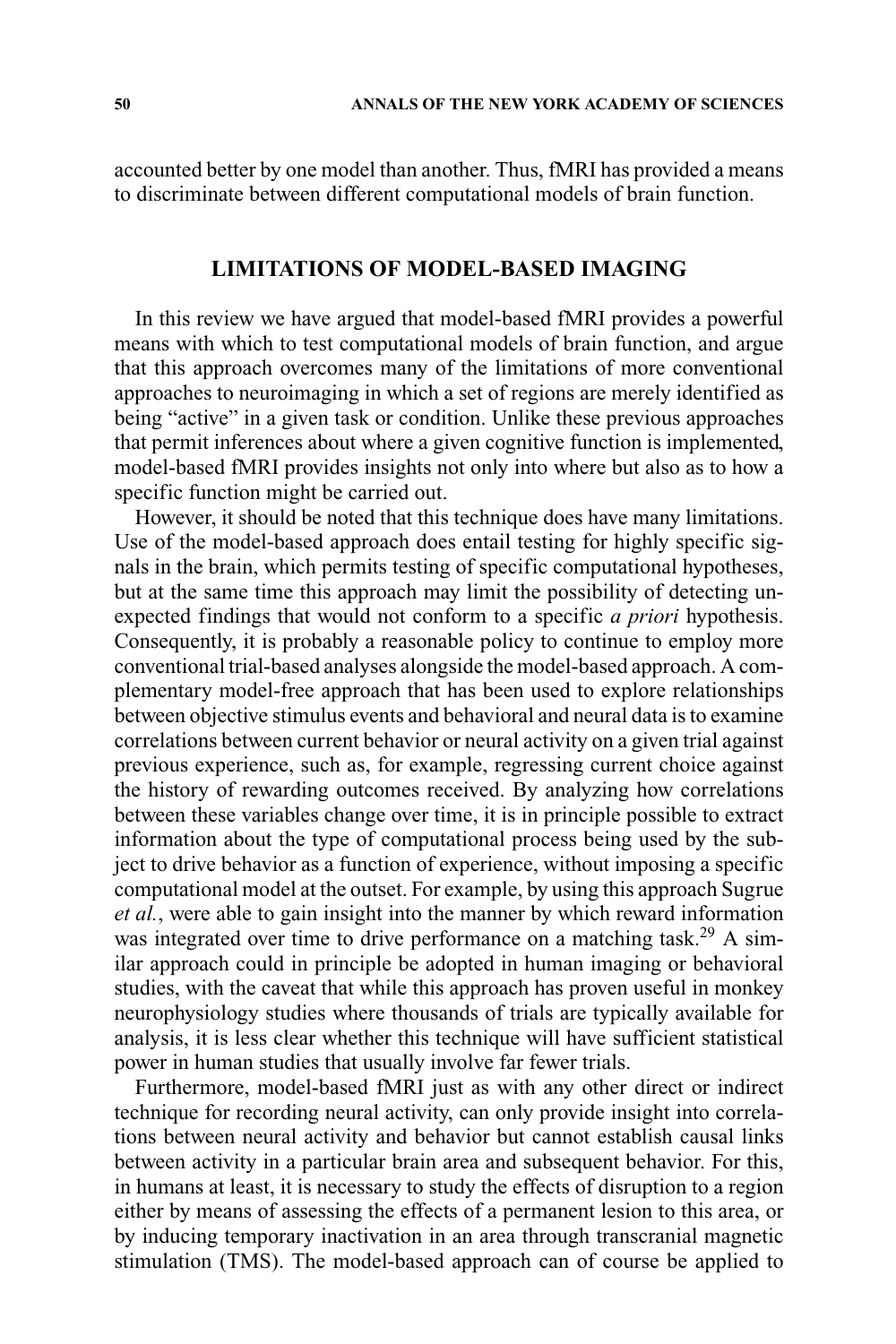lesion and TMS data just as it can be applied to fMRI data. Combining the results of model-based analyses of fMRI data with data derived from these other approaches will likely be an important direction for future research.

Another limitation of model-based fMRI as with any other use of fMRI data, is the poor spatiotemporal resolution of this technique compared to single or multiunit neurophysiology recording techniques available in rats and nonhuman primates. Computational signals observed with fMRI are likely to reflect cases where a large population of neurons essentially conveys the same signal, as is thought to be the case, for example, in the phasic activity of dopamine neurons. Naturally, model-based fMRI cannot provide insight into more fine-grained computational signals conveyed at the single neuron level, especially where different interleaved populations of neurons within a region may be conveying distinct computational signals. Model-based fMRI is only useful under situations where computational signals are conveyed by means of a change in mean firing rate in a population of neurons such that variation in the computational signal is reflected in variation in metabolic demand and hence blood oxygenation within a particular region. For some types of computational processes, changes in computations within a region may not result in a change in overall activity level, but rather may reflect a change in a distributed pattern of neural activity without any overall change in mean firing rates. Such signals would not be detectable with the model-based fMRI approach.

On account of these limitations, more so than ever perhaps, it will be necessary to combine the results from model-based fMRI studies in humans with other techniques, such as single- or multiunit neurophysiology in other animals, as well as with imaging methods in humans that afford greater temporal resolution at the expense of spatial precision, such as MEG or EEG. Just as the case has been made here for model-based approaches to fMRI, the case can be made for model-based approaches in these other methodologies. Indeed, it is important to note that the model-based approach to fMRI data parallels a similar approach that is increasingly being adopted in the animal neurophysiology literature, whereby the activity of single neurons are correlated against specific computational models.<sup>24,30–33</sup> As a consequence, the tendency toward incorporating computational models into fMRI studies of neural activity may be seen as part of a wider trend in the field toward a more quantitative and theory-driven approach to experimental neuroscience.

#### **ACKNOWLEDGMENTS**

This work was funded by grants from the Gimbel Discovery Fund for Neuroscience, the Gordon and Betty Moore Foundation, and a Searle Scholarship to JOD. We would like to thank Nathaniel Daw, Peter Dayan, Ray Dolan, Karl Friston, and Ben Seymour at UCL, and Peter Bossaerts and Shin Shimojo at Caltech, who were major collaborators on some of the research studies described here.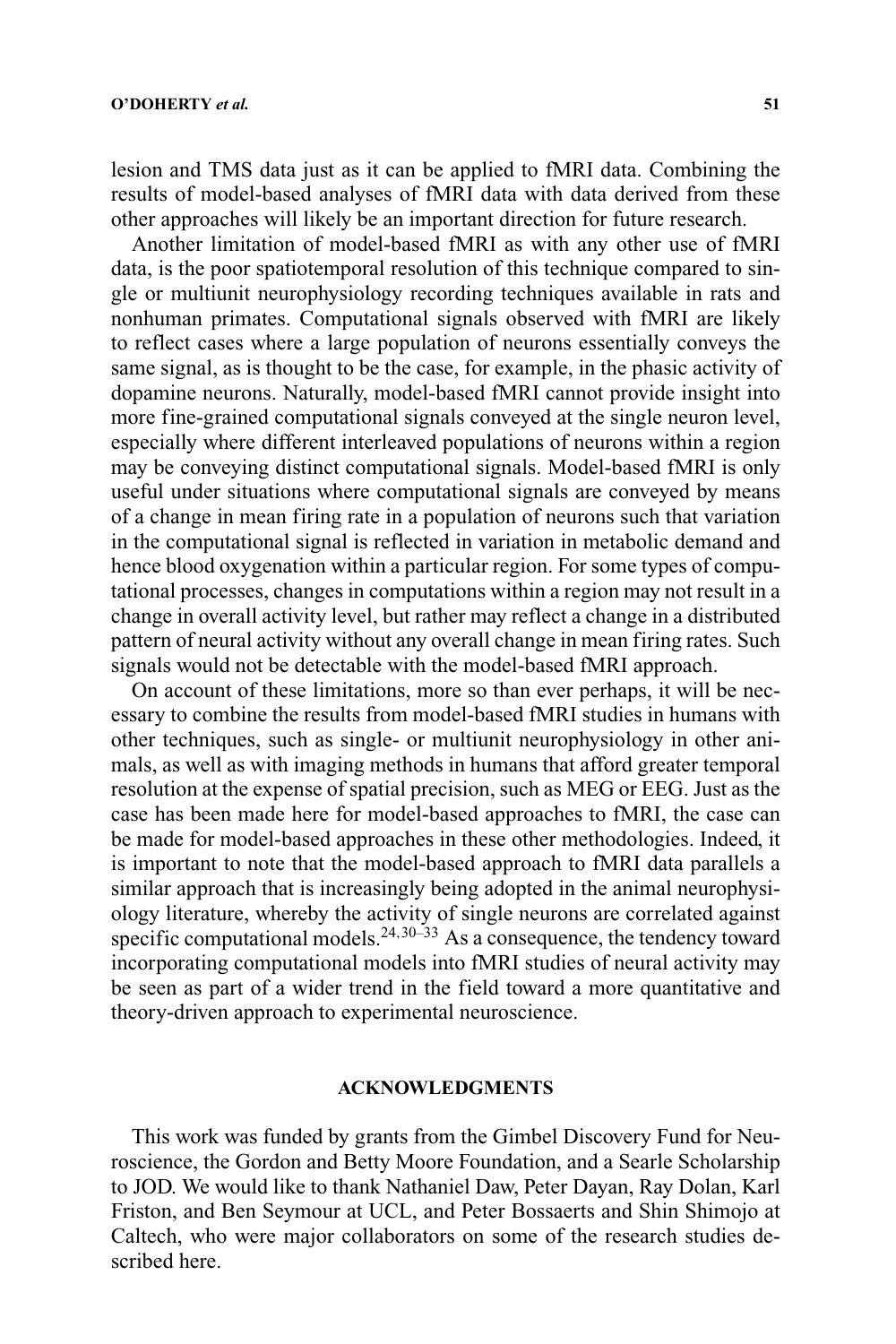#### **REFERENCES**

- 1. RESCORLA, R.A. & A.R. WAGNER. 1972. A theory of Pavlovian conditioning: variations in the effectiveness of reinforcement and nonreinforcement. *In* Classical Conditioning II: Current Research and Theory. A.H. Black & W.F. Prokasy, Eds.: 64–99. Appleton Crofts. New York.
- 2. RESCORLA, R.A. 2002. Comparison of the rates of associative change during acquisition and extinction. J. Exp. Psychol. Anim. Behav. Process. **28:** 406–415.
- 3. HENSON, R. 2005. What can functional neuroimaging tell the experimental psychologist? Q. J. Exp. Psychol. A **58:** 193–233.
- 4. FRISTON, K.J. *et al*. 1995. Statistical parametric maps in functional imaging: a general linear approach. Hum. Brain Map. **2:** 189–210.
- 5. SCHWARZ, G. 1978. Estimating the dimension of a model. Ann. Stat. **6:** 461–464.
- 6. SCHULTZ, W. 1998. Predictive reward signal of dopamine neurons. J. Neurophysiol. **80:** 1–27.
- 7. MIRENOWICZ, J. & W. SCHULTZ. 1994. Importance of unpredictability for reward responses in primate dopamine neurons. J. Neurophysiol. **72:** 1024–1027.
- 8. HOLLERMAN, J.R. & W. SCHULTZ. 1998. Dopamine neurons report an error in the temporal prediction of reward during learning. Nat. Neurosci. **1:** 304–309.
- 9. SCHULTZ, W., P. DAYAN & P.R. MONTAGUE. 1997. A neural substrate of prediction and reward. Science **275:** 1593–1599.
- 10. MONTAGUE, P.R., P. DAYAN & T.J. SEJNOWSKI. 1996. A framework for mesencephalic dopamine systems based on predictive Hebbian learning. J. Neurosci. **16:** 1936–1947.
- 11. O'DOHERTY, J.P. *et al*. 2003. Temporal difference models and reward-related learning in the human brain. Neuron **38:** 329–337.
- 12. JOEL, D. & I. WEINER. 2000. The connections of the dopaminergic system with the striatum in rats and primates: an analysis with respect to the functional and compartmental organization of the striatum. Neuroscience **96:** 451–474.
- 13. MCCLURE, S.M., G.S. BERNS & P.R. MONTAGUE. 2003. Temporal prediction errors in a passive learning task activate human striatum. Neuron **38:** 339–346.
- 14. SUTTON, R.S. & A.G. BARTO. 1998. Reinforcement Learning. MIT Press. Cambridge, MA.
- 15. BARTO, A.G. 1992. Reinforcement learning and adaptive critic methods. *In* Handbook of Intelligent Control: Neural, Fuzzy, and Adaptive Approaches. D.A. White & D.A. Sofge, Eds.: 469–491. Van Norstrand Reinhold. New York.
- 16. BARTO, A.G. 1995. Adaptive critics and the basal ganglia.*In*Models of Information Processing in the Basal Ganglia. J.C. Houk, J.L. Davis & B.G. Beiser, Eds.: 215– 232. MIT Press. Cambridge, MA.
- 17. HOUK, J.C., J.L. ADAMS & A.G. BARTO. 1995. A model of how the basal ganglia generate and use neural signals that predict reinforcement. *In* Models of Information Processing in the Basal Ganglia. J.C. Houk, J.L. Davis & B.G. Beiser, Eds.: 249–270. MIT Press. Cambridge.
- 18. O'DOHERTY, J. *et al*. 2004. Dissociable roles of ventral and dorsal striatum in instrumental conditioning. Science **304:** 452–454.
- 19. HARUNO, M. *et al*. 2004. A neural correlate of reward-based behavioral learning in caudate nucleus: a functional magnetic resonance imaging study of a stochastic decision task. J. Neurosci. **24:** 1660–1665.
- 20. TRICOMI, E.M., M.R. DELGADO & J.A. FIEZ. 2004. Modulation of caudate activity by action contingency. Neuron **41:** 281–292.